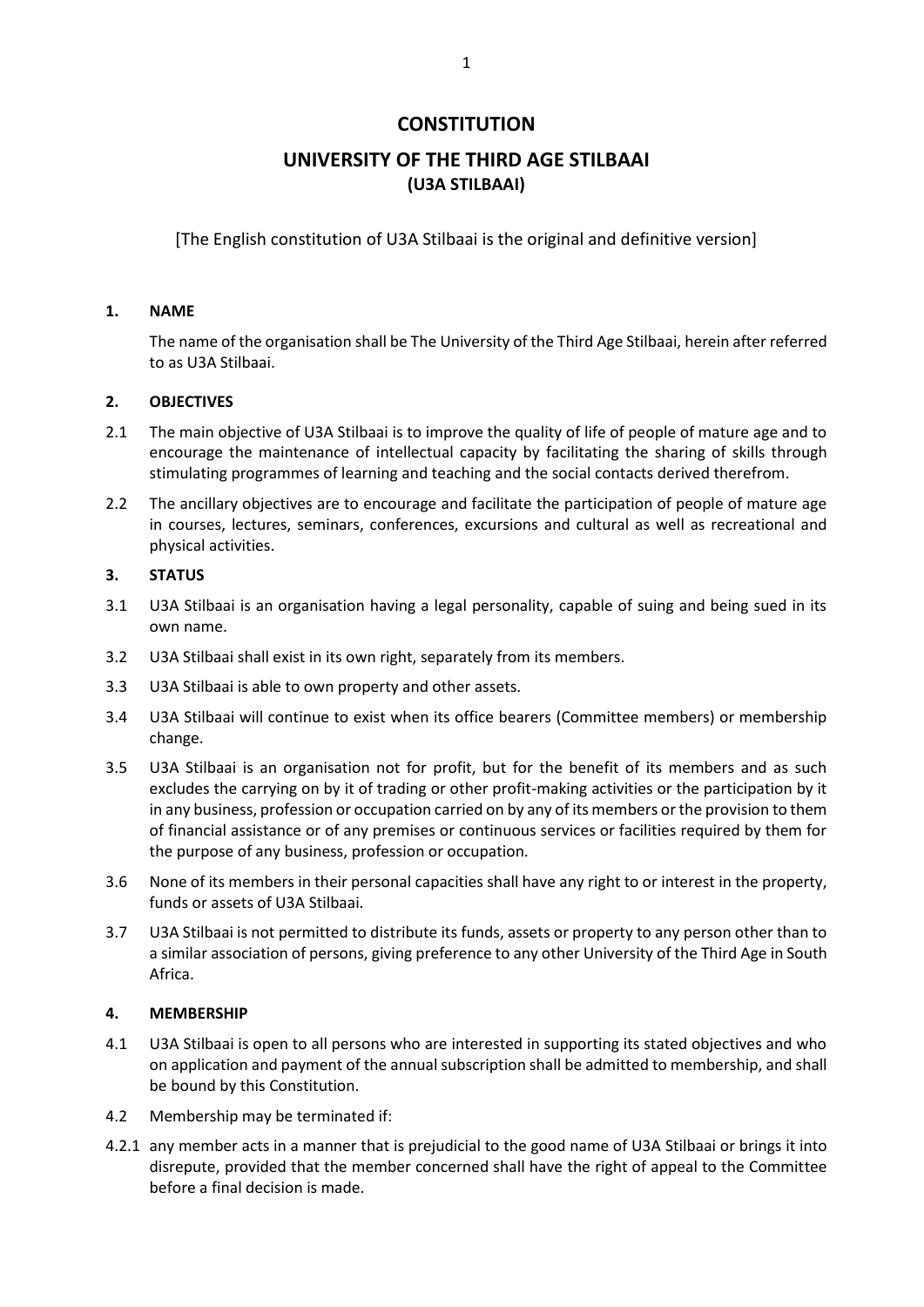4.2.2 membership subscriptions or other amounts owed to U3A Stilbaai remain unpaid after 60 days of such amounts becoming payable.

## **5. MANAGEMENT**

- 5.1 The affairs of U3A Stilbaai shall be managed and controlled by an Executive Committee hereinafter referred to as the Committee, consisting of at least 5 and not more than 10 paid up members of good standing, who shall be the office bearers of the organisation, which number shall exclude those members who are co-opted in terms of clause 5.5 and/or 5.6 hereof.
- 5.2 The election of the Committee shall be held at the Annual General Meeting of U3A Stilbaai. All nominations to the Committee shall be proposed, seconded, and agreed to at the Annual General Meeting.
- 5.3 The newly elected Committee shall take office at the conclusion of the Annual General Meeting. Committee members shall serve for a period of 1 year but shall be eligible for re-election at the next Annual General Meeting.
- 5.4 The Office bearers consisting of a chairperson, vice-chairperson, secretary and treasurer, as well as pertinent portfolio holders shall be appointed by the Committee at its first meeting following the Annual General Meeting.
- 5.5 The committee may co-opt not more than five ordinary members to the committee. They shall have full voting rights and their term of office shall expire at the following Annual General Meeting.
- 5.6 The committee may in addition from time to time co-opt persons to the committee who need not be members of U3A Stilbaai to serve because of their special expertise. They shall not have voting rights and their term of service shall expire at the following Annual General Meeting or sooner if so decided by the Committee.
- 5.7 Committee members may resign office by giving not less than 21 days' notice in writing to the secretary. The Committee shall have powers to co-opt replacement members to fill vacancies. Such appointees shall have full voting rights and shall serve until the next Annual General Meeting when they shall be eligible for nomination and election to the Committee as provided for in clause 5.2 hereof.
- 5.8 Should the committee consider it necessary, it can resolve to set up sub-committees to which it may from time to time and for such time as it determines, delegate the transaction of such matters and the performance of such acts as it thinks fit. The Committee shall exercise supervision over the proceedings and acts of such sub-committees which shall report to the Committee on actions taken under their delegated powers.
- 5.9 There shall be no fewer than 4 Committee meetings in each year.
- 5.10 The quorum for any Committee meeting shall be 50% of voting members.
- 5.11 At Committee meetings matters shall be decided by a simple majority of votes of Committee members present. In the case of an equality of votes the chairperson shall have a second or casting vote.
- 5.12 Special Committee meetings may be called at any time by the chairperson or by any two members of the Committee upon 7 days' notice given to all other Committee members outlining the matters to be discussed. The dates and proposed agendas of such meetings shall be circulated in writing to all members by the secretary.
- 5.13 The secretary shall record and keep minutes of all Committee meetings and all Annual and Special General meetings. Minutes of sub-committee meetings shall be kept by the convenor of such meetings and passed to the secretary for retention.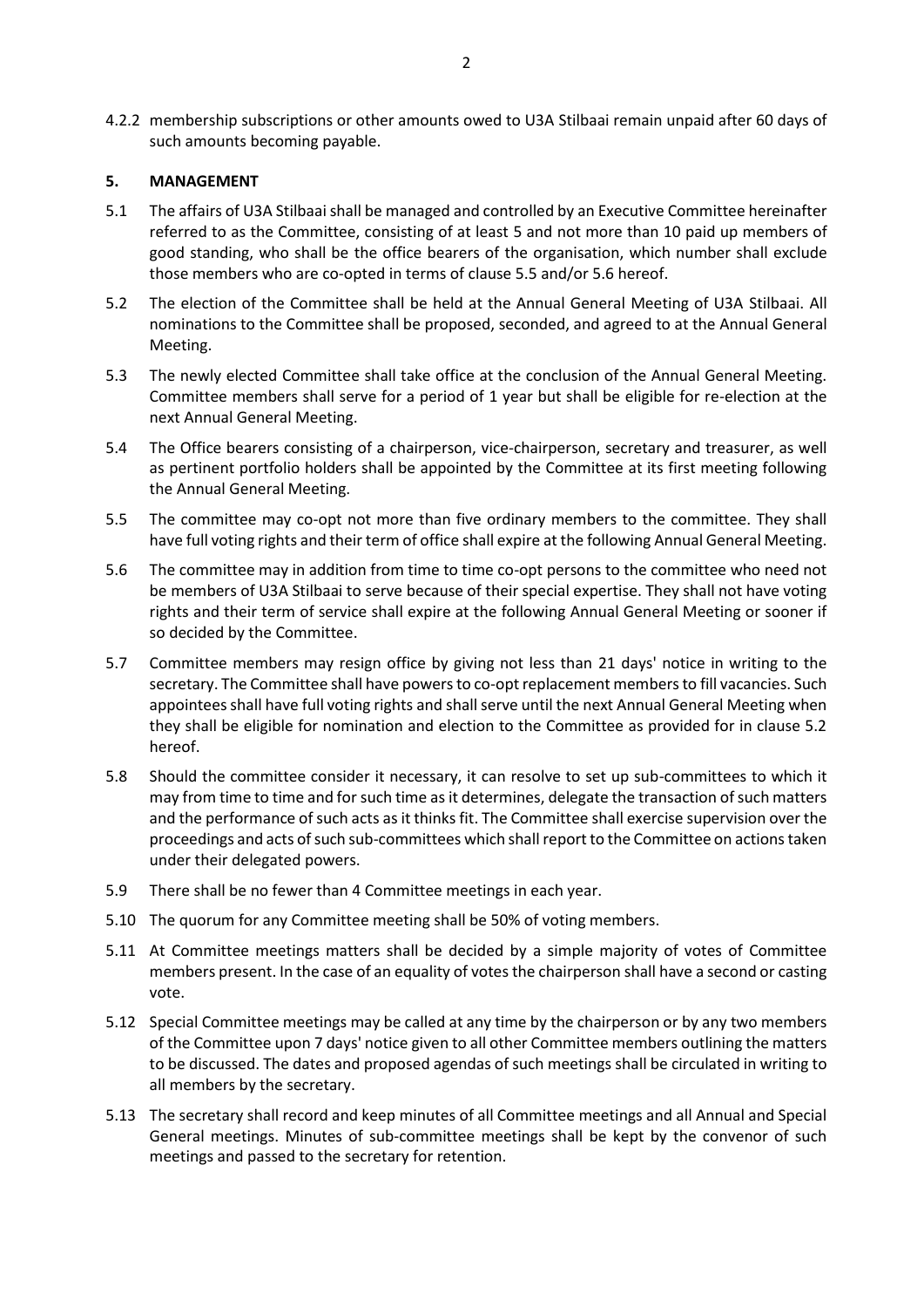#### **6. POWERS OF COMMITTEE**

The Committee is empowered to:

- 6.1 determine and collect annual membership subscriptions;
- 6.2 administer membership in terms of clause 4 hereof and further may award honorary membership as it deems fit;
- 6.3 publish books, pamphlets, reports, leaflets, journals, films, videotapes and instructional matter;
- 6.4 establish training courses and arrange lectures, seminars, conferences, excursions and courses;
- 6.5 assist and cooperate in the formation and operation of other local U3As;
- 6.6 receive unconditional non-revocable donations, sponsorships, subscriptions and legacies from persons desiring to promote the objectives of U3A Stilbaai. Any monies raised or received shall be retained by U3A Stilbaai and be used at the discretion of the Committee.
- 6.7 purchase, take on lease or exchange, hire and otherwise acquire and sell or dispose of movable and immovable property, and any rights and privileges which U3A Stilbaai may think necessary for the promotion of its stated objectives, subject to such consents as may be required by law;
- 6.8 make donations to approved public benefit organisations or any institution, board, or body which is exempt from tax in terms of section 10(l)(Ca)(i) of the Income Tax Act (Act 58 of 1962);
- 6.9 appoint persons who are not members of the Committee either permanently or on such fixed term agreements as may from time to time be necessary for carrying out the work of U3A Stilbaai and may fix their terms and conditions of appointment. Such appointments must not be inconsistent with the stated objectives of U3A Stilbaai;
- 6.10 take on such power and authorities that the committee considers it requires and do all such other things as may be necessary for the attainment of the objectives of U3A Stilbaai as stated herein.

#### **7. ANNUAL AND SPECIAL GENERAL MEETINGS**

- 7.1 The Annual General Meeting shall be held once in each year and not later than 90 days after the end of the preceding financial year. At least 21 days notice and the proposed agenda of such meetings shall be given in writing to all members by the secretary.
- 7.2 The quorum at Annual General and Special General Meetings shall be 10% of the paid up membership. Should no quorum be present on the date and at the time set down for any General Meeting, the meeting shall be adjourned until a date not more than 14 days later set by the chairperson when members present shall constitute a quorum.
- 7.3 The chairperson of U3A Stilbaai shall be the chairperson of the Annual or Special General Meetings at which he or she is present. If the Chairperson does not attend the meeting, the vice-chairperson will preside, if neither is present the members of the Committee who are present shall choose which one of them is to chair that meeting.
- 7.4 The business of the Annual General Meeting shall include:
- 7.4.1 approving the minutes of the previous Annual General Meeting;
- 7.4.2 receiving and approving the annual report of the chairperson;
- 7.4.3 receiving and approving the financial statements for the preceding financial year;
- 7.4.4 electing the members of the Committee for the forthcoming year;
- 7.4.5 appointing an honorary auditor;
- 7.4.6 considering any proposals to alter the Constitution;
- 7.4.7 considering any other business as published in the agenda;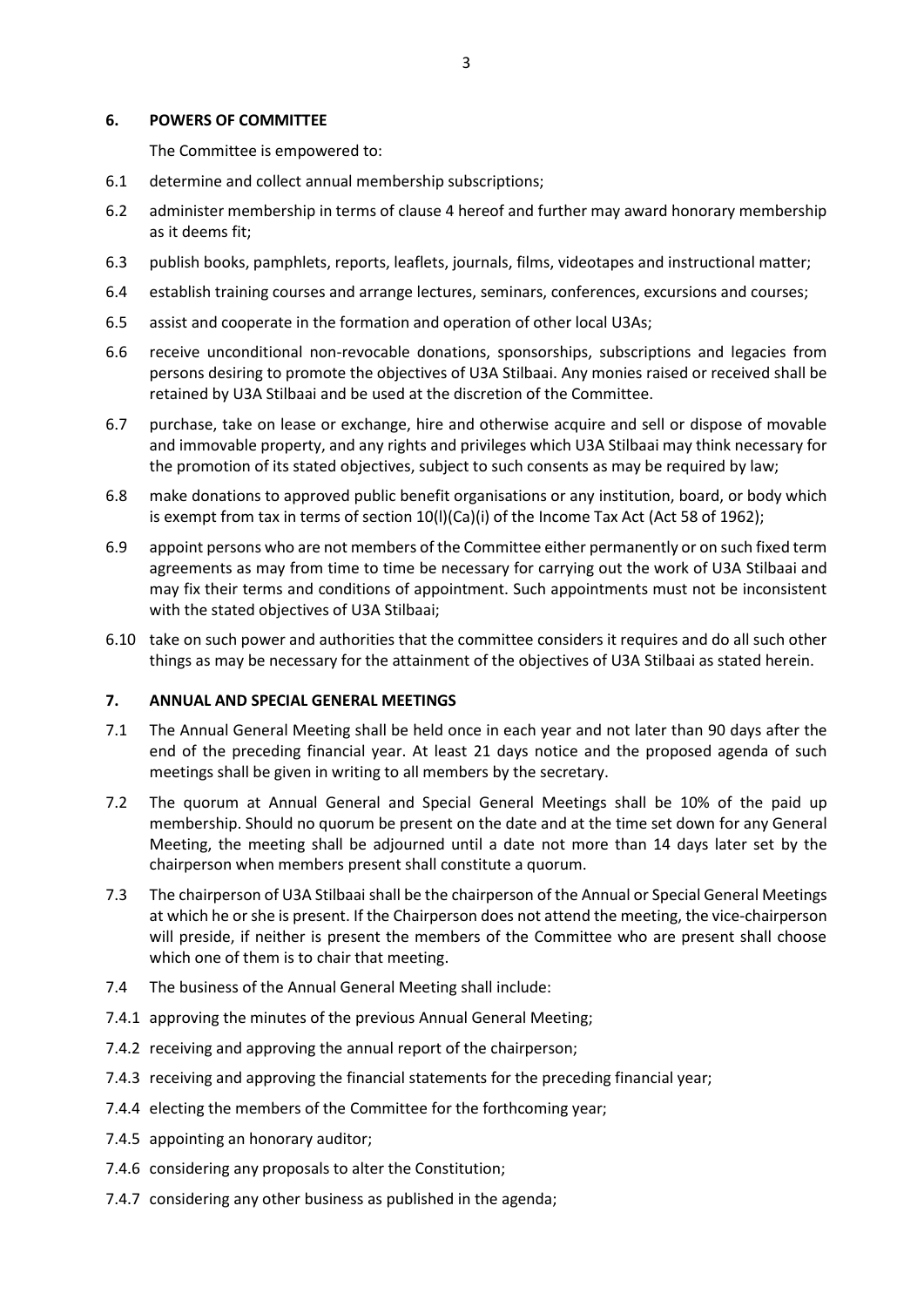7.4.8 any other matters raised by members at the meeting.

- 7.5 A Special General Meeting of U3A Stilbaai may be convened by a resolution of the Committee or upon a requisition signed by 10% or more of the paid up membership, stating the purpose of the meeting. Such meeting should coincide with a regular meeting of members.
- 7.6 Voting on any matter at Annual or Special General Meetings shall be by show of hands unless otherwise agreed, the majority vote to prevail.

# **8. FINANCE**

- 8.1 The income and assets of U3A Stilbaai shall be applied solely within the powers of U3A Stilbaai. None of it shall be paid or transferred in any way to its Committee or members provided that nothing herein shall prevent the repayment of reasonable and proper out-of-pocket expenses to members or Committee members incurred in the course of the work of U3A Stilbaai.
- 8.2 A bank account shall be opened in the name of U3A Stilbaai, payments and withdrawals being made by the treasurer with checks and balances as instituted by the committee. Likewise, should internet banking be utilised, proper checks and balances will be instituted. Investments may be made, provided that the funds available for such investments are placed with registered financial institutions as defined in section 1 of the Financial Services Board Act (Act 97 of 1990).
- 8.3 The financial year of U3A Stilbaai shall end on the last day of December in each year. {See note below.]
- 8.4 All proper costs, charges and expenses incidental to the management and operation of U3A Stilbaai may be defrayed from its funds.
- 8.5 The Treasurer shall keep accounts of all the monies received and expended on behalf of U3A Stilbaai and shall prepare and publish such accounts, duly examined and approved by the honorary auditor and the Committee at the Annual General Meeting. All monetary transactions shall be made by the treasurer through properly authorised accounts in accordance with the directives of the Committee.

## **9. ASSETS**

- 9.1 Any assets of U3A Stilbaai shall be vested in trustees appointed for this purpose or where the appointment of trustees is inappropriate shall be deemed to be held jointly by all members of the Committee.
- 9.2 The Committee shall compile and maintain an Asset Register which shall reflect the nature of the asset, the value and the location.

## **10. LIABILITY**

- 10.1 Neither U3A Stilbaai nor the Committee nor any member of U3A Stilbaai shall incur any liability in respect of actions in good faith or in respect of liabilities incurred by or on behalf of U3A Stilbaai.
- 10.2 Neither U3A Stilbaai nor the Committee nor any member shall be chargeable or responsible for damage or loss caused by any thing or act done or omitted to be done by him/ her or any agent employed by him/her or by any member, provided reasonable supervision be exercised over any such agent, or by reason of any mistake or omission made in good faith by the Committee or any member or by reason of any other matter or thing other than wilful and individual fraud or wrongdoing or wrongful omission on the part of the Committee or any member who is sought to be made liable.